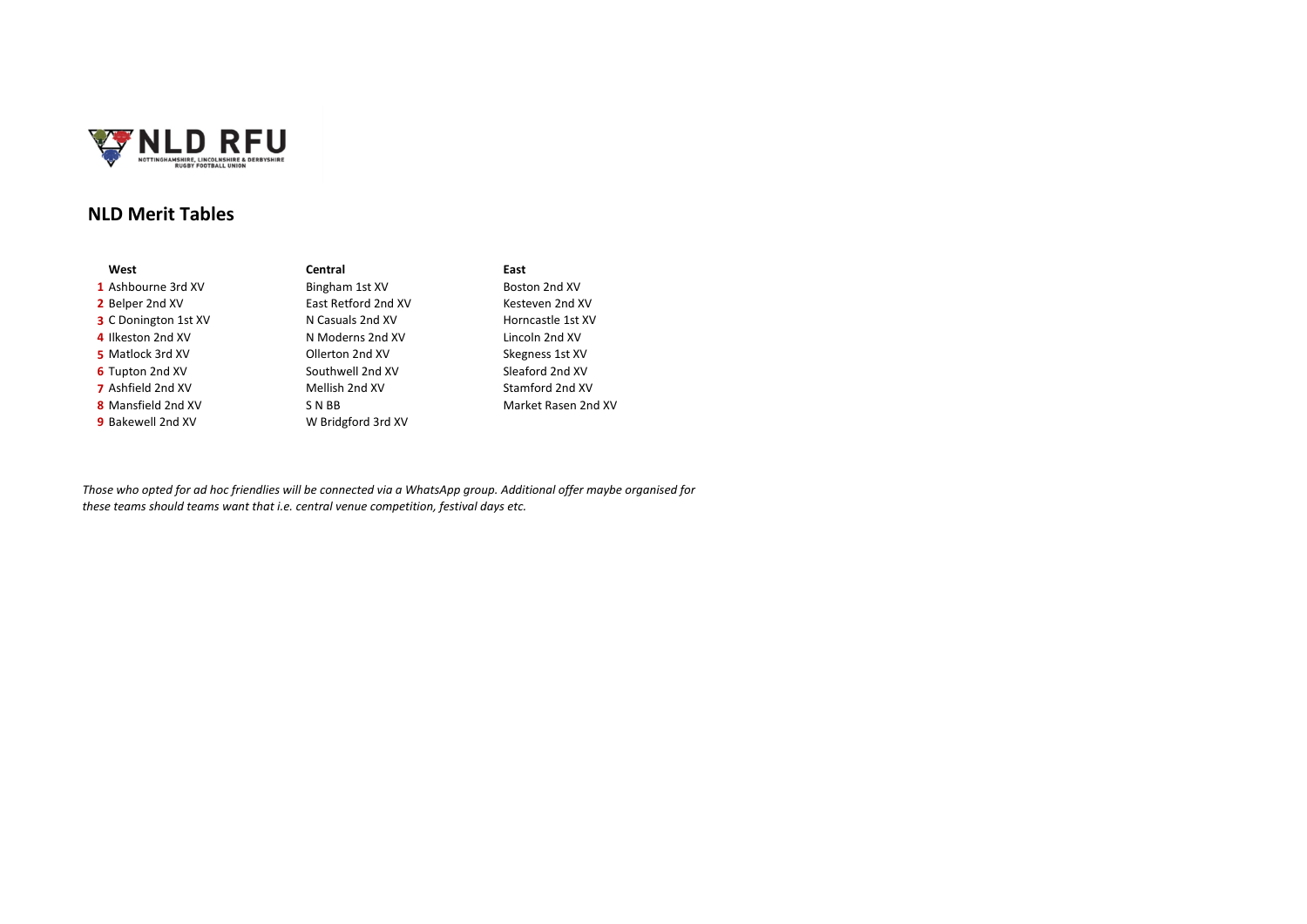## **Season Calendar - NLD Merit East**

| Sat      | Int               | East       | <b>Home</b>                           | Away                                  | Home                                  | Away                                  | Home                                    | Away                                    | Home                                 | Away                                 |
|----------|-------------------|------------|---------------------------------------|---------------------------------------|---------------------------------------|---------------------------------------|-----------------------------------------|-----------------------------------------|--------------------------------------|--------------------------------------|
| 03-Sep   |                   |            |                                       |                                       |                                       |                                       |                                         |                                         |                                      |                                      |
| 10-Sep   |                   | Game 1     | Stamford 2nd XV v Boston 2nd XV       |                                       |                                       | Kesteven 2nd XV v Market Rasen 2nd XV | Horncastle 1st XV v Lincoln 2nd XV      |                                         |                                      | Skegness 1st XV v Sleaford 2nd XV    |
| 17-Sep   |                   | Game2      | Market Rasen 2nd XV v Stamford 2nd XV |                                       | Lincoln 2nd XV v Boston 2nd XV        |                                       |                                         | Sleaford 2nd XV v Kesteven 2nd XV       |                                      | Skegness 1st XV v Horncastle 1st XV  |
| 24-Sep   |                   |            |                                       |                                       |                                       |                                       |                                         |                                         |                                      |                                      |
| 01-Oct   |                   | Game 3     | Stamford 2nd XV v Lincoln 2nd XV      |                                       | Market Rasen 2nd XV v Sleaford 2nd XV |                                       |                                         | Boston 2nd XV v Skegness 1st XV         |                                      | Kesteven 2nd XV v Horncastle 1st XV  |
| 08-Oct   |                   | Game 4     |                                       | Sleaford 2nd XV v Stamford 2nd XV     | Skegness 1st XV v Lincoln 2nd XV      |                                       |                                         | Horncastle 1st XV v Market Rasen 2nd XV | Kesteven 2nd XV v Boston 2nd XV      |                                      |
| 15-Oct   |                   | Game 5     | Stamford 2nd XV v Skegness 1st XV     |                                       |                                       | Sleaford 2nd XV v Horncastle 1st XV   |                                         | Lincoln 2nd XV v Kesteven 2nd XV        | Market Rasen 2nd XV v Boston 2nd XV  |                                      |
| $22-Oct$ |                   |            |                                       |                                       |                                       |                                       |                                         |                                         |                                      |                                      |
| 29-Oct   |                   |            |                                       |                                       |                                       |                                       |                                         |                                         |                                      |                                      |
| 05-Nov   |                   | Game 6     |                                       | Horncastle 1st XV v Stamford 2nd XV   | Kesteven 2nd XV v Skegness 1st XV     |                                       |                                         | Boston 2nd XV v Sleaford 2nd XV         | Market Rasen 2nd XV v Lincoln 2nd XV |                                      |
| 12-Nov   |                   | Game 7     |                                       | Stamford 2nd XV v Kesteven 2nd XV     | Horncastle 1st XV v Boston 2nd XV     |                                       |                                         | Skegness 1st XV v Market Rasen 2nd XV   |                                      | Sleaford 2nd XV v Lincoln 2nd XV     |
| 19-Nov   | <b>t</b> Break    | Review     |                                       |                                       |                                       |                                       |                                         |                                         |                                      |                                      |
| 26-Nov   |                   | Game 8     |                                       | Boston 2nd XV v Stamford 2nd XV       | Market Rasen 2nd XV v Kesteven 2nd XV |                                       |                                         | Lincoln 2nd XV v Horncastle 1st XV      |                                      | Sleaford 2nd XV v Skegness 1st XV    |
| 03-Dec   |                   | Game 9     |                                       | Stamford 2nd XV v Market Rasen 2nd XV | Boston 2nd XV v Lincoln 2nd XV        |                                       |                                         | Kesteven 2nd XV v Sleaford 2nd XV       | Horncastle 1st XV v Skegness 1st XV  |                                      |
| 10-Dec   |                   | Game 10    |                                       | Lincoln 2nd XV v Stamford 2nd XV      |                                       | Sleaford 2nd XV v Market Rasen 2nd XV |                                         | Skegness 1st XV v Boston 2nd XV         |                                      | Horncastle 1st XV v Kesteven 2nd XV  |
| 17-Dec   |                   |            |                                       |                                       |                                       |                                       |                                         |                                         |                                      |                                      |
| 24-Dec   | <b>Xmas Break</b> |            |                                       |                                       |                                       |                                       |                                         |                                         |                                      |                                      |
| 31-Dec   | <b>Xmas Break</b> |            |                                       |                                       |                                       |                                       |                                         |                                         |                                      |                                      |
| 07-Jan   |                   | Game 11    |                                       | Stamford 2nd XV v Sleaford 2nd XV     | Lincoln 2nd XV v Skegness 1st XV      |                                       | Market Rasen 2nd XV v Horncastle 1st XV |                                         |                                      | Boston 2nd XV v Kesteven 2nd XV      |
| 14-Jan   |                   | Game 12    |                                       | Skegness 1st XV v Stamford 2nd XV     | Horncastle 1st XV v Sleaford 2nd XV   |                                       | Kesteven 2nd XV v Lincoln 2nd XV        |                                         |                                      | Boston 2nd XV v Market Rasen 2nd XV  |
| 21-Jan   |                   |            |                                       |                                       |                                       |                                       |                                         |                                         |                                      |                                      |
| 28-Jan   |                   | Game 13    |                                       | Stamford 2nd XV v Horncastle 1st XV   | Skegness 1st XV v Kesteven 2nd XV     |                                       |                                         | Sleaford 2nd XV v Boston 2nd XV         |                                      | Lincoln 2nd XV v Market Rasen 2nd XV |
| 04-Feb   |                   | Game 14    |                                       | Kesteven 2nd XV v Stamford 2nd XV     |                                       | Boston 2nd XV v Horncastle 1st XV     | Market Rasen 2nd XV v Skegness 1st XV   |                                         |                                      | Lincoln 2nd XV v Sleaford 2nd XV     |
| 11-Feb   |                   |            |                                       |                                       |                                       |                                       |                                         |                                         |                                      |                                      |
| 18-Feb   |                   | Lincs Cup? |                                       |                                       |                                       |                                       |                                         |                                         |                                      |                                      |
| 25-Feb   |                   | Lincs Cup? |                                       |                                       |                                       |                                       |                                         |                                         |                                      |                                      |
| 04-Mar   |                   | Lincs Cup? |                                       |                                       |                                       |                                       |                                         |                                         |                                      |                                      |
| 11-Mar   |                   |            |                                       |                                       |                                       |                                       |                                         |                                         |                                      |                                      |
| 18-Mar   |                   | Cup        |                                       |                                       |                                       |                                       |                                         |                                         |                                      |                                      |
| 25-Mar   | nt Break          |            |                                       |                                       |                                       |                                       |                                         |                                         |                                      |                                      |
| 01-Apr   |                   | Cup        |                                       |                                       |                                       |                                       |                                         |                                         |                                      |                                      |
| 08-Apr   |                   | Cup        |                                       |                                       |                                       |                                       |                                         |                                         |                                      |                                      |
| 15-Apr   |                   | Cup        |                                       |                                       |                                       |                                       |                                         |                                         |                                      |                                      |
| 22-Apr   |                   |            |                                       |                                       |                                       |                                       |                                         |                                         |                                      |                                      |
| 29-Apr   |                   | Finals     |                                       |                                       |                                       |                                       |                                         |                                         |                                      |                                      |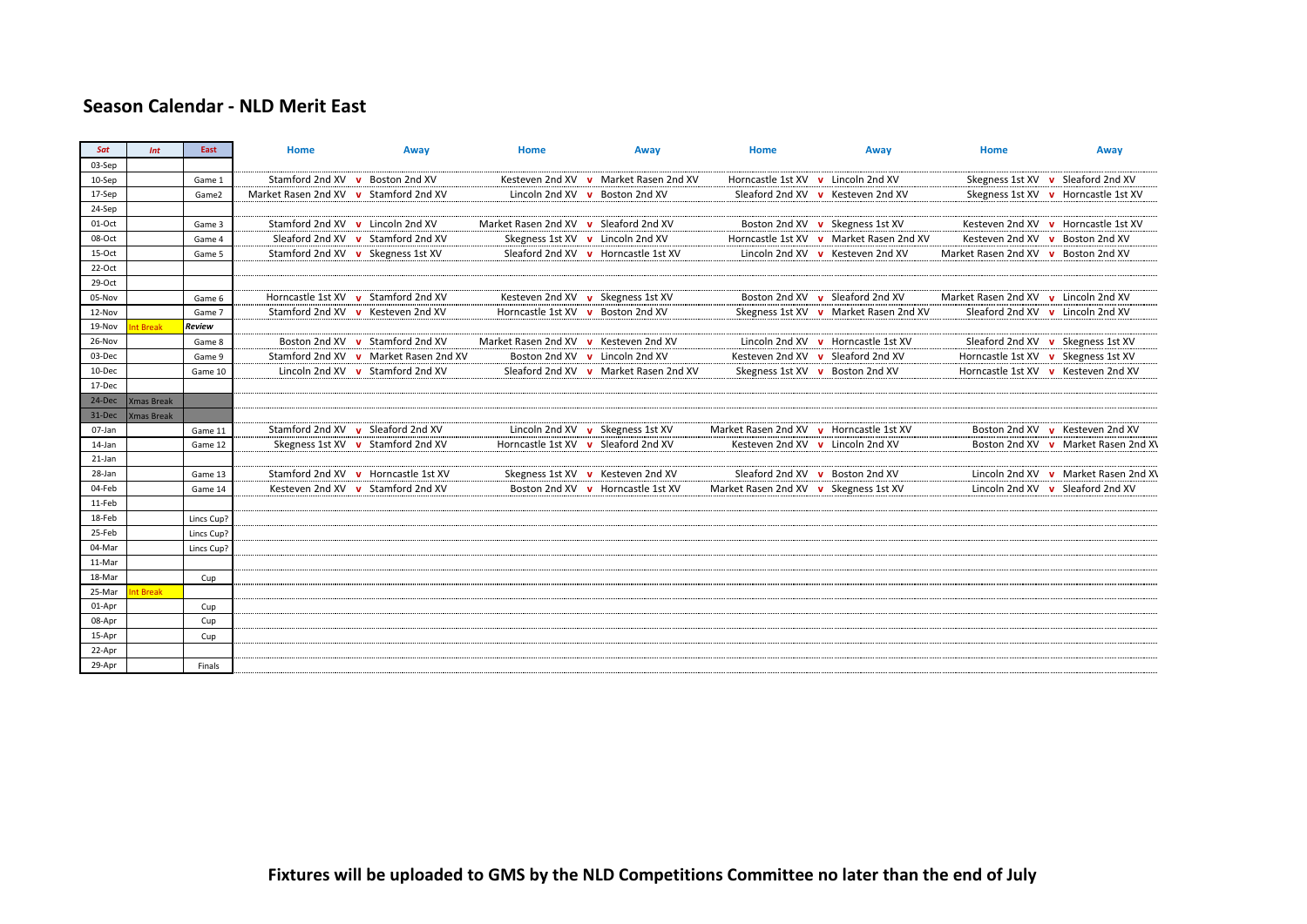### **Season Calendar - NLD Merit Central**

| Sat      | Int               | <b>Central</b> | Home                                   | Away                                   | Home                                  | Away                                   | Home                                 | Away                                   | Home                                    | Away                                        | <b>Bye</b>          |
|----------|-------------------|----------------|----------------------------------------|----------------------------------------|---------------------------------------|----------------------------------------|--------------------------------------|----------------------------------------|-----------------------------------------|---------------------------------------------|---------------------|
| 03-Sep   |                   |                |                                        |                                        |                                       |                                        |                                      |                                        |                                         |                                             |                     |
| 10-Sep   |                   | Game 1         |                                        | N Moderns 2nd XV v N Casuals 2nd XV    |                                       | Sth Notts BB v Ollerton 2nd XV         |                                      | Bingham 1st XV v East Retford 2nd XV   | W Bridgford 3rd XV v Mellish 2nd XV     |                                             | Southwell 2nd XV    |
| 17-Sep   |                   | Game2          | Southwell 2nd XV v Sth Notts BB        |                                        |                                       | East Retford 2nd XV v N Moderns 2nd XV |                                      | Ollerton 2nd XV v W Bridgford 3rd XV   |                                         | Mellish 2nd XV v Bingham 1st XV             | N Casuals 2nd XV    |
| 24-Sep   |                   | Game 3         |                                        | N Casuals 2nd XV v East Retford 2nd XV | W Bridgford 3rd XV v Southwell 2nd XV |                                        | N Moderns 2nd XV v Mellish 2nd XV    |                                        |                                         | Bingham 1st XV v Ollerton 2nd XV            | Sth Notts BB        |
| 01-Oct   |                   |                |                                        |                                        |                                       |                                        |                                      |                                        |                                         |                                             |                     |
| 08-Oct   |                   | Game 4         |                                        | Sth Notts BB v W Bridgford 3rd XV      |                                       | Mellish 2nd XV v N Casuals 2nd XV      |                                      | Southwell 2nd XV v Bingham 1st XV      |                                         | Ollerton 2nd XV v N Moderns 2nd XV          | East Retford 2nd XV |
| 15-Oct   |                   | Game 5         | East Retford 2nd XV v Mellish 2nd XV   |                                        | Bingham 1st XV v Sth Notts BB         |                                        |                                      | N Casuals 2nd XV v Ollerton 2nd XV     |                                         | N Moderns 2nd XV v Southwell 2nd XV         | W Bridgford 3rd XV  |
| $22-Oct$ |                   | Game 6         | W Bridgford 3rd XV v Bingham 1st XV    |                                        |                                       | Ollerton 2nd XV v East Retford 2nd XV  |                                      | Sth Notts BB v N Moderns 2nd XV        |                                         | Southwell 2nd XV v N Casuals 2nd XV         | Mellish 2nd XV      |
| 29-Oct   |                   |                |                                        |                                        |                                       |                                        |                                      |                                        |                                         |                                             |                     |
| 05-Nov   |                   | Game 7         |                                        | Mellish 2nd XV v Ollerton 2nd XV       |                                       | N Moderns 2nd XV v W Bridgford 3rd XV  |                                      | East Retford 2nd XV v Southwell 2nd XV | N Casuals 2nd XV $\bullet$ Sth Notts BB |                                             | Bingham 1st XV      |
| 12-Nov   |                   | Game 8         |                                        | Bingham 1st XV v N Moderns 2nd XV      | Southwell 2nd XV v Mellish 2nd XV     |                                        |                                      | W Bridgford 3rd XV v N Casuals 2nd XV  |                                         | Sth Notts BB v East Retford 2nd XV          | Ollerton 2nd XV     |
| 19-Nov   | t Break           |                |                                        |                                        |                                       |                                        |                                      |                                        |                                         |                                             |                     |
| 26-Nov   |                   | Game 9         | Ollerton 2nd XV                        | Southwell 2nd XV<br>$\mathbf{v}$       |                                       | N Casuals 2nd XV v Bingham 1st XV      |                                      | Mellish 2nd XV v Sth Notts BB          |                                         | East Retford 2nd XV v W Bridgford 3rd XV    | N Moderns 2nd XV    |
| 03-Dec   |                   | Game 10        | N Casuals 2nd XV                       | N Moderns 2nd XV<br>$\mathbf{v}$       | Ollerton 2nd XV v Sth Notts BB        |                                        | East Retford 2nd XV v Bingham 1st XV |                                        |                                         | Mellish 2nd XV v W Bridgford 3rd XV         | Southwell 2nd XV    |
| 10-Dec   |                   | Game 11        | Sth Notts BB v                         | Southwell 2nd XV                       |                                       | N Moderns 2nd XV v East Retford 2nd XV |                                      | W Bridgford 3rd XV v Ollerton 2nd XV   |                                         | Bingham 1st XV v Mellish 2nd XV             | N Casuals 2nd XV    |
| 17-Dec   |                   |                |                                        |                                        |                                       |                                        |                                      |                                        |                                         |                                             |                     |
| 24-Dec   | <b>Xmas Break</b> |                |                                        |                                        |                                       |                                        |                                      |                                        |                                         |                                             |                     |
| 31-Dec   | <b>Xmas Break</b> |                |                                        |                                        |                                       |                                        |                                      |                                        |                                         |                                             |                     |
| 07-Jan   |                   | Game 12        | East Retford 2nd XV v N Casuals 2nd XV |                                        |                                       | Southwell 2nd XV v W Bridgford 3rd XV  |                                      | Mellish 2nd XV v N Moderns 2nd XV      |                                         | Ollerton 2nd $XV$ <b>v</b> Bingham 1st $XV$ | Sth Notts BB        |
| 14-Jan   |                   | Game 13        | W Bridgford 3rd XV v Sth Notts BB      |                                        | N Casuals 2nd XV v Mellish 2nd XV     |                                        |                                      | Bingham 1st XV v Southwell 2nd XV      | N Moderns 2nd XV v Ollerton 2nd XV      |                                             | East Retford 2nd XV |
| 21-Jan   |                   |                |                                        |                                        |                                       |                                        |                                      |                                        |                                         |                                             |                     |
| 28-Jan   |                   | Game 14        |                                        | Mellish 2nd XV v East Retford 2nd XV   | Sth Notts BB                          | v Bingham 1st XV                       |                                      | Ollerton 2nd XV v N Casuals 2nd XV     |                                         | Southwell 2nd XV v N Moderns 2nd XV         | W Bridgford 3rd XV  |
| 04-Feb   |                   | Game 15        |                                        | Bingham 1st XV v W Bridgford 3rd XV    | East Retford 2nd XV v Ollerton 2nd XV |                                        | N Moderns 2nd XV v Sth Notts BB      |                                        |                                         | N Casuals 2nd XV v Southwell 2nd XV         | Mellish 2nd XV      |
| 11-Feb   |                   | Game 16        |                                        | Ollerton 2nd XV v Mellish 2nd XV       |                                       | W Bridgford 3rd XV v N Moderns 2nd XV  |                                      | Southwell 2nd XV v East Retford 2nd XV |                                         | Sth Notts BB v N Casuals 2nd XV             | Bingham 1st XV      |
| 18-Feb   |                   |                |                                        |                                        |                                       |                                        |                                      |                                        |                                         |                                             |                     |
| 25-Feb   |                   | Game 17        | N Moderns 2nd XV v Bingham 1st XV      |                                        |                                       | Mellish 2nd XV v Southwell 2nd XV      |                                      | N Casuals 2nd XV v W Bridgford 3rd XV  | East Retford 2nd XV v Sth Notts BB      |                                             | Ollerton 2nd XV     |
| 04-Mar   |                   | Game 18        |                                        | Southwell 2nd XV v Ollerton 2nd XV     |                                       | Bingham 1st XV v N Casuals 2nd XV      |                                      | Sth Notts BB v Mellish 2nd XV          |                                         | W Bridgford 3rd XV v East Retford 2nd XV    | N Moderns 2nd XV    |
| 11-Mar   |                   |                |                                        |                                        |                                       |                                        |                                      |                                        |                                         |                                             |                     |
| 18-Mar   |                   | Cup            |                                        |                                        |                                       |                                        |                                      |                                        |                                         |                                             |                     |
| 25-Mar   | t Break           |                |                                        |                                        |                                       |                                        |                                      |                                        |                                         |                                             |                     |
| 01-Apr   |                   | Cup            |                                        |                                        |                                       |                                        |                                      |                                        |                                         |                                             |                     |
| 08-Apr   |                   | Cup            |                                        |                                        |                                       |                                        |                                      |                                        |                                         |                                             |                     |
| 15-Apr   |                   | Cup            |                                        |                                        |                                       |                                        |                                      |                                        |                                         |                                             |                     |
| 22-Apr   |                   |                |                                        |                                        |                                       |                                        |                                      |                                        |                                         |                                             |                     |
| 29-Apr   |                   | Finals         |                                        |                                        |                                       |                                        |                                      |                                        |                                         |                                             |                     |